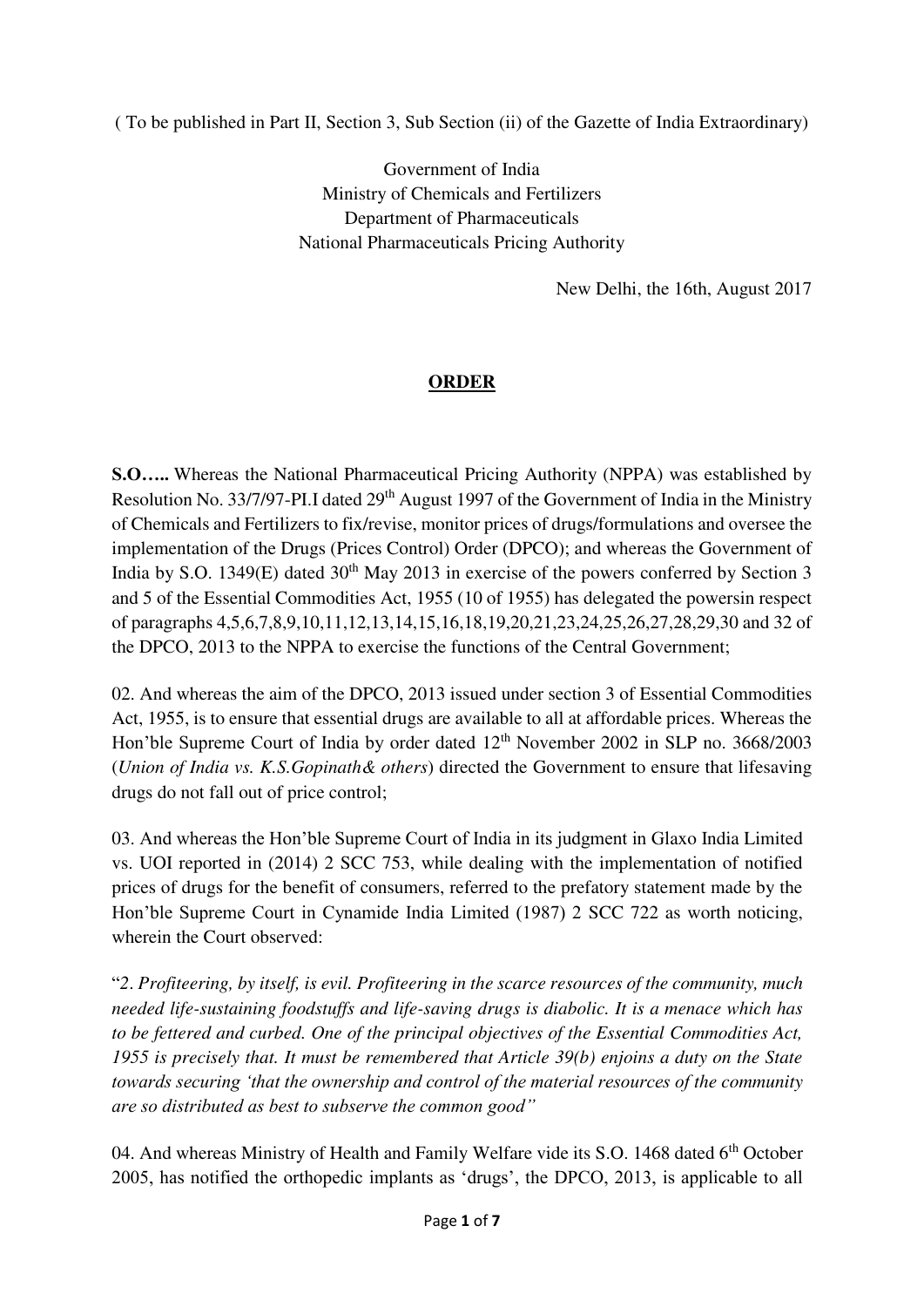notified drugs (including notified devices) and NPPA is mandated to monitor the prices of these drugs under paragraph 20, so as to ensure availability of such drugs (i.e. notified devices) and also ensure that no unethical profiteering is happening in case of any drugs (i.e. notified devices) at the cost of patients. It is noticed that orthopedic-knee implants are having unjustified, unreasonable and irrational high trade margins leading to their exorbitant prices which affects the out of pocket expenses of patients and lakhs of patients are not able to pay for arthroplasty procedures because of these exorbitant prices and suffering in pain; and whereas the estimates of such patients requiring arthroplasty intervention, both diagnosed and undiagnosed, is about 1.5 to 2 crores out of which only about 1 lakh plus well off patients are in a position to pay for it every year and whereas '**osteoarthritis is likely to become fourth leading cause of disability by year 2020'** as per the *W.H.O Bulletin,2003 ,81,(9)* and India is likely to be one of the leading countries of such immobilized citizens in terms of numbers; and whereas preventing such a scenario is essential in individual as well as national interest;

05. And whereas the Government is under constitutional obligation to provide fair, reasonable and affordable price for orthopedic implants and therefore its immediate intervention is imperative to check unethical profiteering and exploitive pricing at the cost of the patients in an unregulated market; and whereas Paragraph 19 of the DPCO, 2013 inter- alia authorizes the Government, in extraordinary circumstances, if it considers necessary so to do in public interest, to fix the ceiling price or retail price of any drug (i.e. notified devices) for such period, as it deems fit; and whereas based on the above assessment the extra-ordinary situation in the case of knee implants does exist;

06. And whereas price fixation notifications issued for certain drugs under paragraph 19 of the DPCO, 2013 by the NPPA on  $10<sup>th</sup>$  July 2014 have been upheld by the Hon'ble High Court of Bombay in its judgment and order dated  $26<sup>th</sup>$  September 2016 in W.P.(C) No. 2700 of 2014 (Indian Pharmaceutical Alliance vs. Union of India) wherein the Hon'ble High Court, interalia, observed:

*"20. …… when such failure is considered in the context of role the pharmaceuticals playin the area of public health, which is a social right, the Government intervention becomes necessary especially when exploitive pricing makes medicines un-affordable*  and beyond the reach of most and also puts huge financial burden in terms of out of *pocket expenditure on healthcare…."*

And whereas SLP (C) 30089/2016 filed by Indian Pharmaceutical Alliance challenging the aforesaid judgment and order has been dismissed on 24<sup>th</sup> October 2016 by the Hon'ble Supreme Court of India;

07. And whereas NPPA carried out an exhaustive stakeholder's consultation on the issue of exorbitant cost of orthopedic knee implantsand excessive trade margins and analysis of 'trade margins' in the market of knee implants was uploaded in public domain for the sake of transparency and in the spirit of people's right to information.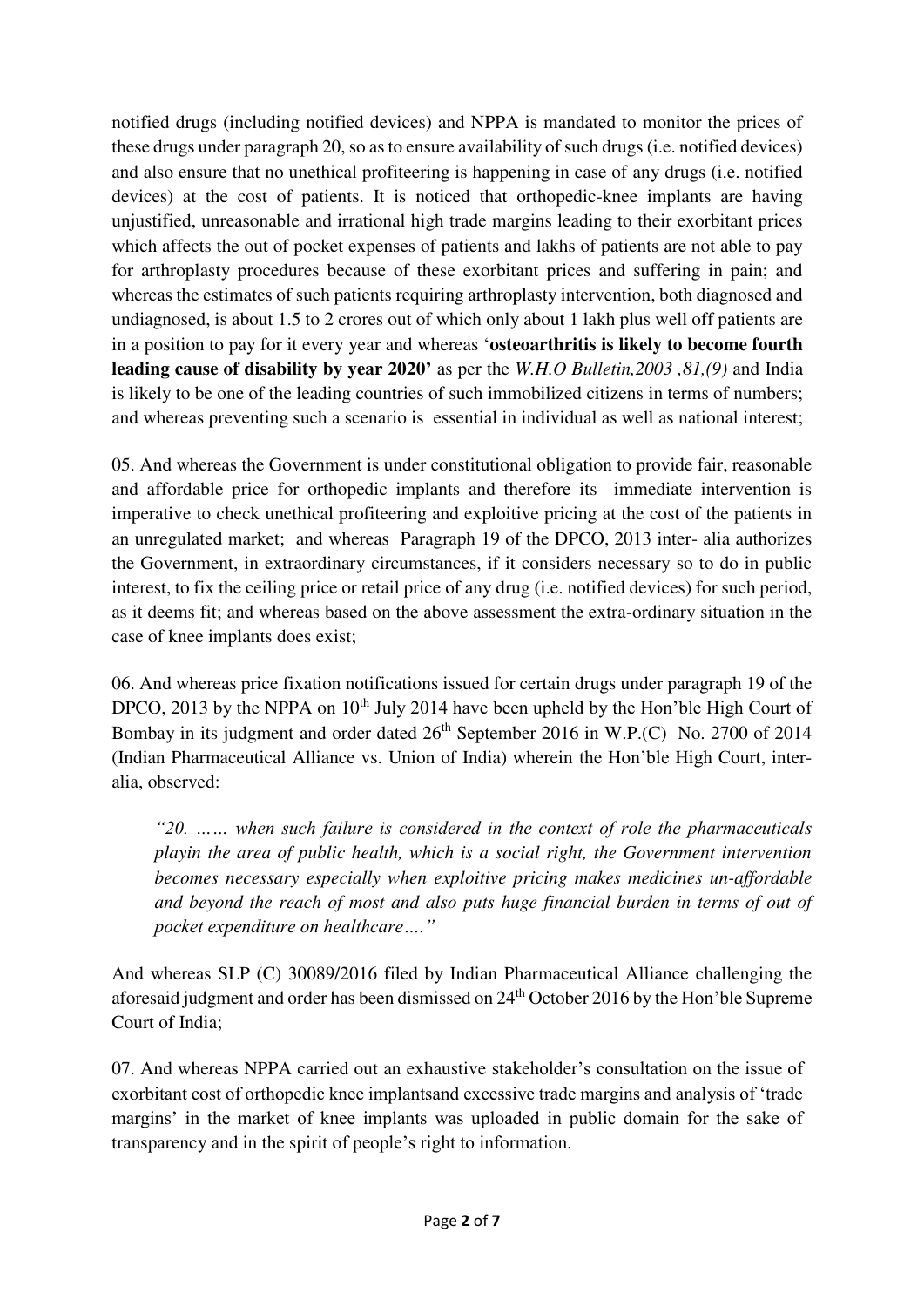08.Whereas, the NPPA in its Authority meeting held on August 10 2017 which continued on August 14, 2017 after duly examining in detail, deliberating and considering all available information/data/viewpoints and all relevant options for price fixation of orthopedic knee implants, under present extraordinary circumstances of a failed and exploitative market because of information asymmetry between the patient and healthcare delivery system has decided that it is necessary to control the excessive trade margins for fixing ceiling price of orthopedic knee implants which is fair and reasonable based on its intrinsic value of the implants with rational margins to protect public interest.

9. Now, therefore, in the exercise of the powers delegated by Government of India in the Ministry of Chemicals and Fertilizers under paragraph 19 of the DPCO, 2013 by S.O. No. 1394(E) dated 30th May 2013, the NPPA, having been satisfied that in view of extraordinary circumstances as explained above, finds that it is urgently necessary to do so in public interest, hereby fixes and notifies the ceiling prices of orthopedic knee implants for knee replacement system, along with the notes, as specified herein below to be effective from August16, 2017, the date of its gazette notification:

|     | Sl. Orthopedic<br>No. knee Implant<br>system | Component                                                                 | <b>Feature/Material of the</b><br>knee implant                                        | <b>Units</b><br>(In<br>Number) $\vert$ (In Rs.) | <b>Ceiling</b><br>Price |
|-----|----------------------------------------------|---------------------------------------------------------------------------|---------------------------------------------------------------------------------------|-------------------------------------------------|-------------------------|
| (1) | (2)                                          | (3)                                                                       | (4)                                                                                   | (5)                                             | (6)                     |
|     | <b>PRIMARY</b>                               |                                                                           |                                                                                       |                                                 |                         |
| 1.  | Primary knee<br>replacement<br>system        | Femoral component by<br>whatsoever<br>name/specification                  | Titanium alloy (all variants)<br>coated                                               | $\mathbf{1}$                                    | 38,740                  |
| 2.  | Primary knee<br>replacement<br>system        | Femoral component by<br>whatsoever<br>name/specification                  | Oxidized zirconium (OxZr)<br>alloy (all variants)                                     | $\mathbf{1}$                                    | 38,740                  |
| 3   | Primary knee<br>replacement<br>system        | Femoral component by<br>whatsoever<br>name/specification                  | Hi-flex                                                                               | 1                                               | 25,860                  |
| 4   | <b>Primary Knee</b><br>replacement<br>system | Femoral component by<br>whatsoever<br>name/specification                  | Cobalt chromium (CoCr)<br>alloy (all variants) & other<br>than at serial no 1,2 and 3 | 1                                               | 24,090                  |
| 5   | Primary knee<br>replacement<br>system        | Tibial component or<br>Tibial tray by<br>whatsoever<br>name/specification | Titanium alloy (& it's all<br>variants) coated                                        | $\mathbf{1}$                                    | 24,280                  |
| 6   | Primary knee<br>replacement<br>system        | Tibial component or<br>Tibial tray by<br>whatsoever<br>name/specification | Oxidized zirconium (OxZr)<br>alloy                                                    | $\mathbf{1}$                                    | 24,280                  |

**TABLE**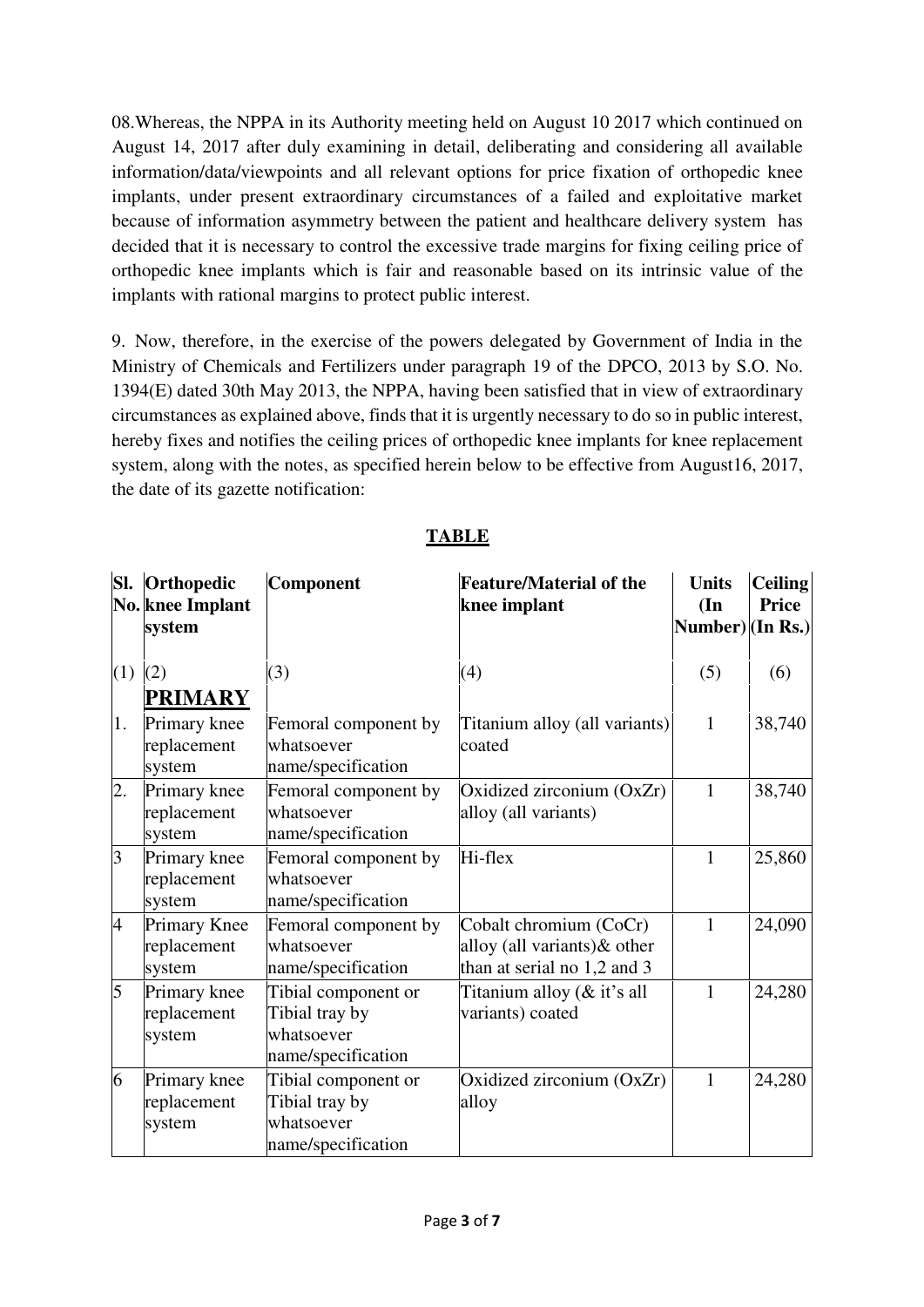| 7  | Primary knee<br>replacement<br>system                            | Tibial component or<br>Tibial tray by<br>whatsoever<br>name/specification                                     | Cobalt chromium (CoCr)<br>alloy & other than at Serial<br>$no5$ and 6                                                                                           | $\mathbf{1}$ | 16,990 |
|----|------------------------------------------------------------------|---------------------------------------------------------------------------------------------------------------|-----------------------------------------------------------------------------------------------------------------------------------------------------------------|--------------|--------|
| 8  | Primary knee<br>replacement<br>system                            | Articulating surface or<br>Insert by whatsoever<br>name/specification                                         | Any Material                                                                                                                                                    | $\mathbf{1}$ | 9,550  |
| 9  | Primary knee<br>replacement<br>system                            | Patella by whatsoever<br>name/specification                                                                   | <b>Any Material</b>                                                                                                                                             | $\mathbf{1}$ | 4,090  |
| 10 | Primary knee<br>replacement<br>system                            | Component having<br>Tibial tray and Insert<br>combined as single unit<br>by whatsoever<br>name/specification  | Polyethylene or crosslinked<br>polyethylene or highly<br>crosslinked polyethylene or<br>any other material                                                      | $\mathbf{1}$ | 12,960 |
| 11 | Primary knee<br>replacement<br>system                            | Components having<br><b>Tibial Tray and Insert</b><br>combined as single unit<br>by whatsoever name<br>called | Tibial: Metallic<br>Insert: Polyethylene or<br>Polyethylene or Cross-<br>linked polyethylene or<br>highly cross-linked<br>Polyethylene or any other<br>material | $\mathbf{1}$ | 26,546 |
| 12 | <b>REVISION</b><br><b>Revision Knee</b><br>Replacement<br>system | Femoral Component by<br>whatsoever<br>name/specification                                                      | Any material                                                                                                                                                    | $\mathbf{1}$ | 62,770 |
| 13 | <b>Revision Knee</b><br>Replacement<br>system                    | Tibial component or<br>Tibial Tray by<br>whatsoever<br>name/specification                                     | Any material                                                                                                                                                    | $\mathbf{1}$ | 31,220 |
| 14 | <b>Revision Knee</b><br>Replacement<br>system                    | Articulating surface or<br>Insert by whatsoever<br>name/specification                                         | Any material                                                                                                                                                    | $\mathbf{1}$ | 15,870 |
| 15 | <b>Revision Knee</b><br>Replacement<br>system                    | Patella by whatsoever<br>name/specification                                                                   | Any material                                                                                                                                                    | $\mathbf{1}$ | 4,090  |

## **Note:**

- a) The ceiling prices specified in column (6) of the above table shall be applicable from the date of publication of this notification in the Gazette of India Extraordinary and shall also be applicable to all the stocks of knee implants available for sale in the trade channel.
- b) All manufacturers shall comply and implement the ceiling prices mentioned hereinabove under the applicable category and serial number irrespective of being cementable, uncementable, gender specific or unisex. The manufacturer of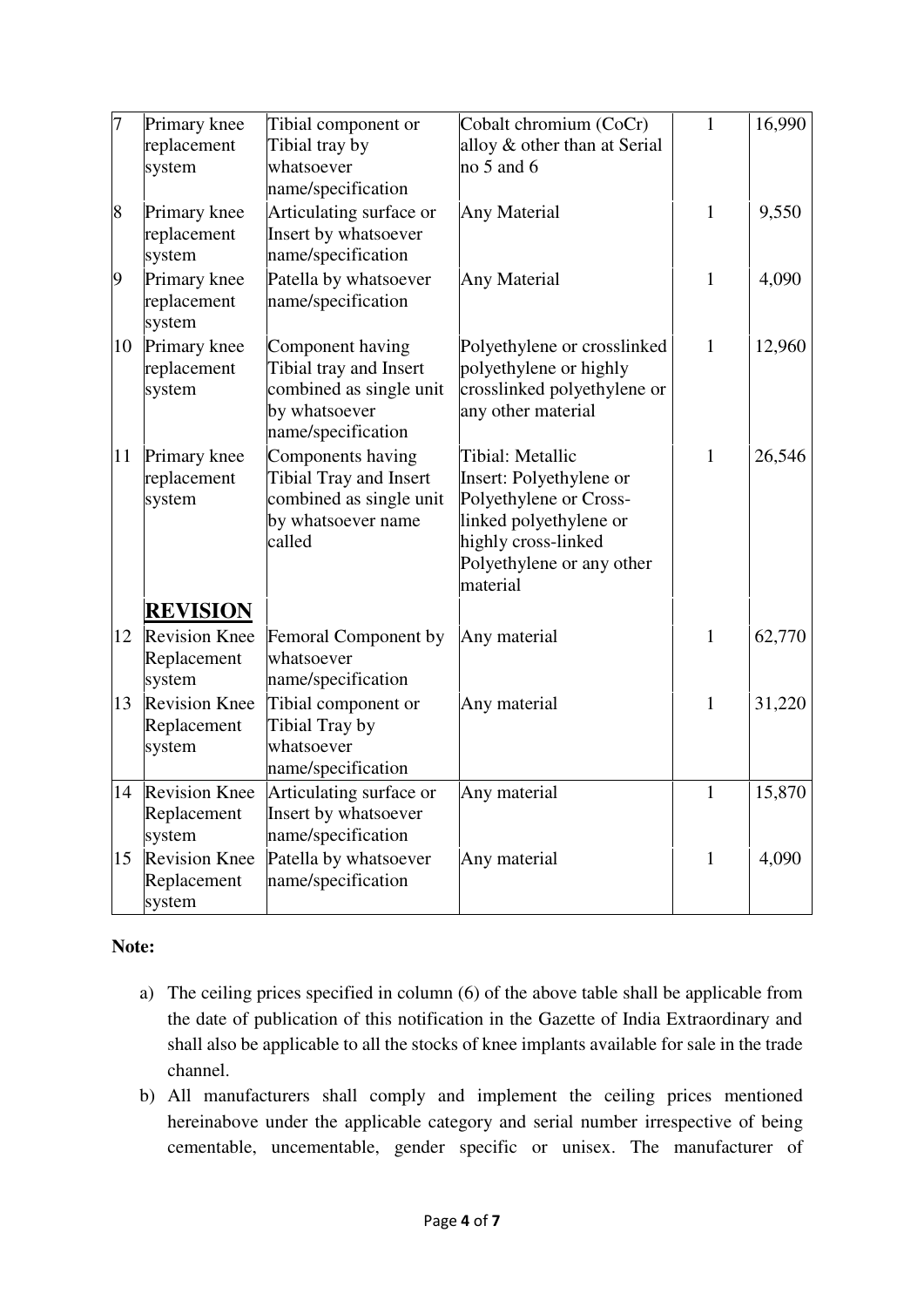uncemented implants, however, may approach NPPA with supporting documents, for fixation of separate ceiling price or retail price.

- c) Special orthopedic knee implants for cancer/tumor etc will follow the prices of revision surgery. However, if the import prices are higher than the ceiling price of such implants, manufacturers may add a total margin of maximum 30 percent over the import price of the first batch of such implant launched in India as the ceiling price for 45 days from the issue of this notification and apply to NPPA for a retail price notification at the earliest.
- d) All manufacturers of knee Implants, selling branded or non-branded or both versions of implants at prices higher than the ceiling price (plus goods and services tax as applicable) so fixed and notified by the Government, shall revise the price of all such implants downward not exceeding the ceiling price specified in column (6) in the above Table, plus goods and services tax as applicable and paid, if any.
- e) All manufacturers/marketers of knee implants having MRP lower than the ceiling price specified in column (6) in the above Table plus goods and services tax as applicable, if any, shall continue to maintain the existing MRP in accordance with paragraph 13 (2) of the DPCO, 2013.
- f) The manufacturers may add goods and services tax and no other charges in the calculation of MRP, if they have actually paid such taxes or if it is payable to the Government on the ceiling price specified in column (6) of the above said Table in paragraph (9) of this order.
- g) The ceiling price for a pack of implant shall be arrived at by the concerned manufacturer/importer in accordance with the ceiling price specified in column (6) of the above Table as per the provisions under DPCO, 2013.
- h) The Ceiling prices mentioned in Table hereinabove are all components and consumables, which are used in the knee implant procedure and remain in the body of the patient
- i) The manufacturers under Paragraph 24 of DPCO, 2013 shall issue price list in Form– V as prescribed in Schedule II of the DPCO, 2013 to the NPPA online through Integrated Pharmaceutical Database Management System (IPDMS) along with a hard copy and submit a copy immediately to all State Drug Controllers and all its distributors/dealers/orthopedic healthcare institutions.
- j) In accordance with paragraph 24(4) of DPCO 2013, every distributor, dealer and institution shall display price list and the supplementary price list, if any, as furnished by the manufacturer/importer, on a conspicuous part of the premises where he carries on business in a manner so as to be easily accessible to any person wishing to consult the same.
- k) Wherever institutions such as hospitals/nursing homes/clinics performing orthopedic surgical procedures using knee implants are billing directly to the patients, they shall be required to comply with the ceiling prices notified hereinabove and follow the applicable provisions of the DPCO, 2013 including (j) herein above.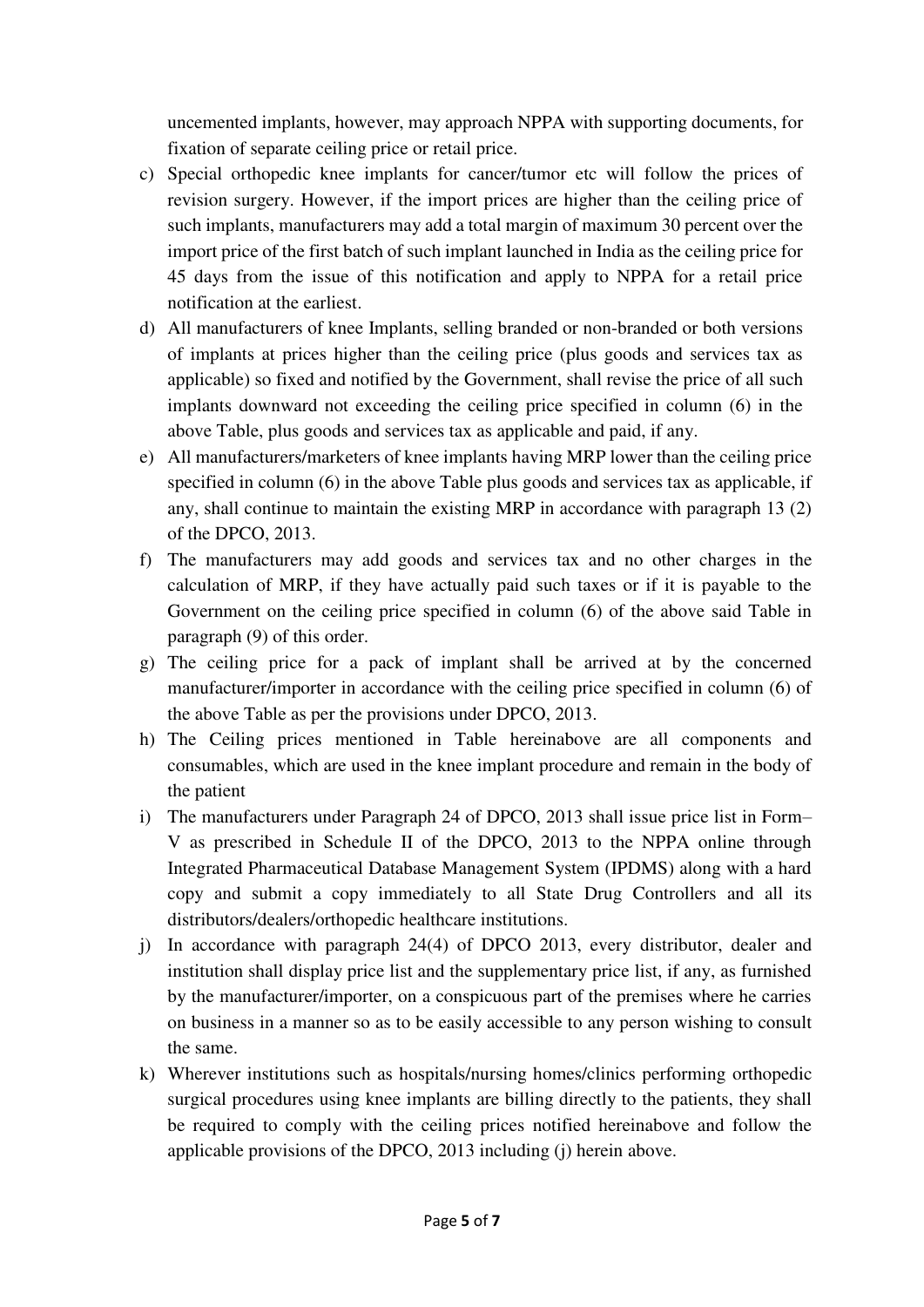- l) No healthcare institutions such as hospitals/nursing-homes/clinics performing orthopedic surgical procedures using knee implants shall solicit any patient to purchase knee implants from it, in case, the patient is interested in procuring such implant from any other third-party sources.
- m) All the manufacturers will continue to ensure the availability of all the brands of implants and ensure that no disruption is caused in the supply chain because of printing new MRPs
- n) Institutions such as hospitals/nursing homes/clinics utilizing knee implants shall specifically and separately mention the cost of the knee implant component-wise along with its brand name, name of the manufacturer/importer/batch no./specifications and other details, if any, in their estimate/performa invoice/final-billing, etc. to the patients or their representatives.
- o) The 'manufacturer' for the purpose of this order means any person who manufactures or imports or market drugs i.e. notified devices such as knee implants for distribution or sale in the country.
- p) Any person who imports knee implants directly without having registration certificate (RC) in Form 41 issued under Drugs and Cosmetics Act, 1945 and Rules, thereunder in its own name and does it under Form 10 license issued on the undertaking given in Form 9 by another person having RC in Form 41, issued under Drugs and Cosmetics Act, 1945 and Rules, thereunder, shall be construed as 'distributor' for the purpose of this order under the DPCO, 2013. Such distributors will need to approach NPPA to get special ceiling price before the product launch in India.
- q) Any manufacturer or institution or person not complying with the ceiling price and notes specified hereinabove shall be liable to deposit the overcharged amount along with interest thereon under the provisions of the Drugs (Prices Control) Order, 2013 read with Essential Commodities Act, 1955.
- r) The ceiling prices as specified in para 9 of the order are inclusive of trade margin which is sacrosanct and no additional charge, whatsoever, over and above the ceiling price specified hereinabove, in the price notification shall be charged from the consumer/patient except applicable goods and services tax, if any, paid or payable. The maximum trade margin permissible for distributor/stockist and hospitals/nursing homes/clinics is 16 percent and 8 percent of ceiling price respectively for primary knee replacement system at serial no 4,7,8, 9, 10 and 11 of the Table. The maximum trade margin permissible for distributor/stockist and hospitals/nursing homes/clinics is 12 percent and 4 percent of ceiling price respectively for primary knee replacement system and revision knee replacement system at serial no 1,2,3,5,6,12,13,14 and 15 of Table.The maximum trade margin permissible for distributor/stockist and hospitals/nursing homes/clinics is 16 percent and 8 percent of computed ceiling price respectively for Special orthopedic knee implants for cancer/tumor whose ceiling price has been computed as per note (c) considering import price plus 30 percent.